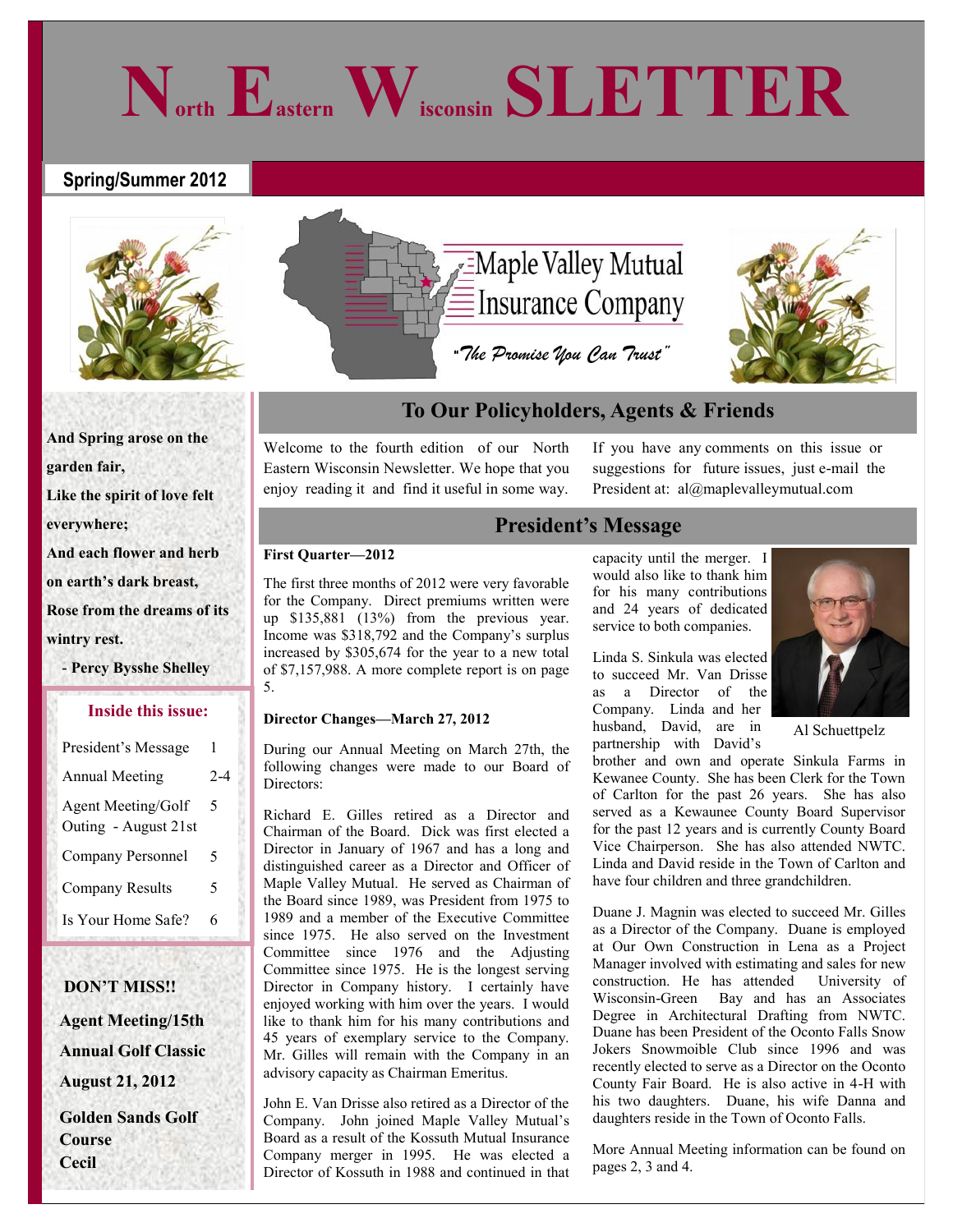**Yesterday the twig was brown and bare; today the glint of green is there; tomorrow will be leaflets spare; I know no thing so wondrous fair, no miracle so strangely rare. I wonder what will next be there!**

 **- L.H. Bailey** 

#### **Page 2 121st Annual Meeting - - March 27, 2012**

On March 27th, Maple Valley Mutual Insurance Company held its 121st Annual Meeting for policyholders at The Ravine Pub & Grill on Manitowoc Road in Green Bay. Approximately 220 policyholders, guests and employees were in attendance.

Following an invocation by Randall Gomoll, a chicken dinner was enjoyed by all.

In presenting his reports, President Al Schuettpelz reported that calendar year 2011 was another successful year for the Company. He noted that written premiums increased by \$404,805 (8.4%) and the Company's gross loss ratio came in at 52.4%. He also reported that the Company's admitted assets increased by \$129,845 to a new total of \$10,380,649. He also talked about reinsurance costs and reinsurance recoveries for the past 11 years and noted that the Company paid \$3.4 million more for reinsurance than what was recovered the past 5 years. He also commented on recent legislative changes

and the retirement of two Directors. He concluded his remarks by thanking the policyholders for their support and for attending the Annual Meeting.

In his Report to Policyholders, Chairman Richard Gilles talked about the changes that were made to the Company's Umbrella, Farmowners, Dwelling and Inland Marine programs. He also spoke briefly on the changes related to some of the agencies representing the Company. He also reported on the Company becoming an accredited business with the Better Business Bureau and a Meet & Greet that was held last October at the Company's Home Office with the Commissioner of Insurance, Deputy Commissioner of Insurance and the Company's Directors and Employees. He finished his remarks by talking about the continuation of the Company's A- (EXCELLENT) rating with the A.M. Best Company.

Al Schuettpelz, President & CEO (right) presents Richard Gilles, retiring Chairman, with a clock and gift in honor of his 45 years of exemplary service to the Company.



John Matravers - Chairman; Renee Wirtz - Vice President - Operations; Al Schuettpelz - President & CEO

Re-elected to the Board of Directors for a three year term was Francis Wranosky, Oconto Falls. Newly elected to the Board of Directors for three year terms were Linda Sinkula, Kewuanee and Duane Magnin, Oconto Falls.

The President presented the following Service Awards:

 Carol Reinhardt was presented with a 25 year Service Award and gift in recognition of her dedication and service as an employee of Maple Valley Mutual from 1986 - 2011;



 Company Directors: Back Row (L To R): Ken Rosner, Crivitz; Randy Gomoll, Green Bay; Linda Sinkula, Kewaunee; Duane Magnin, Oconto Falls; Gary Wolf, Bonduel; Fran Wranosky, Oconto Falls Front Row (L to R): Tom Bitters, Lena; John Matravers, Oconto; Al Schuettpelz, De Pere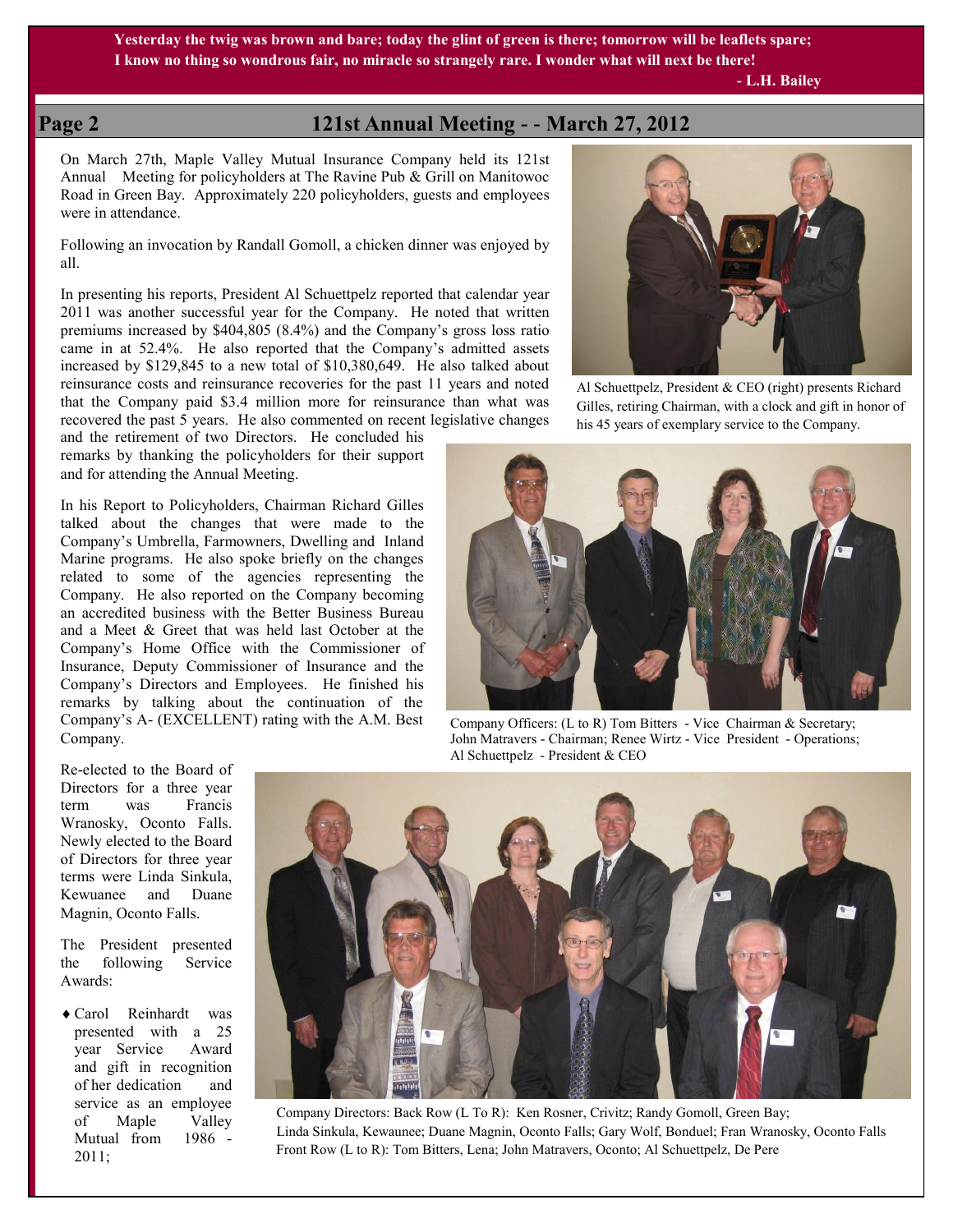**It's spring fever. That is what the name of it is. And when you've got it, you want—oh, you don't quite know** what it is you do want, but it just fairly makes your heart ache, you want it so! **- Mark Twain** 

#### **Page 3 121st Annual Meeting –Continued**

- Robert Vanderheiden was presented with a 5 year Service Award and gift in recognition of his dedication and service as an employee of Maple Valley Mutual from 2007—2012; and
- Randall Gomoll was presented with a clock and gift in recognition of his dedication and service as a Director and Officer of Kossuth Mutual and Maple Valley Mutual from 1972—2012.

John Van Drisse was honored for his 24 years of service to Kossuth Mutual Insurance Company and Maple Valley Mutual Insurance Company. Since John was still down in Florida and unable to attend the meeting, President Schuettpelz presented a plaque and gift in recognition of his dedication and service to both companies to his son, Gary, who accepted this award on his behalf.

Richard Gilles was honored for his 45 years of service to Maple Valley Mutual Insurance Company. President Schuettpelz presented Mr. Gilles with a clock and gift in recognition of his many contributions and 45 years of exemplary service to the Company. Dick spoke briefly on his many years of service to the Company including the many changes that took place during his service as a Director and Officer. He also thanked the policyholders and Directors present for the opportunity to serve on this Board of Directors for such a long period of time.

A number of door prizes were awarded to those in attendance.

At the Board of Director's following meeting, the Board elected John H. Matravers, Chairman of the Board, Alvin H. Schuettpelz, President, CEO and General Manager and Thomas A. Bitters, Vice-Chairman and Secretary.



Al Schuettpelz, President & CEO presents Carol Reinhardt, EDP/ Accounting with a 25 year service award and gift.



Al Schuettpelz, President & CEO (right) presents Gary Van Drisse with a plaque and gift in honor of John Van Drisse's 24 years of service as a Director with Kossuth Mutual and Maple Valley Mutual.



Al Schuettpelz, President & CEO (right) presents Randall Gomoll, Director, with a 40 year service award and gift.



Al Schuettpelz, President & CEO (right) presents Robert Vanderheiden, Claims Manager, with a 5 year service award and gift.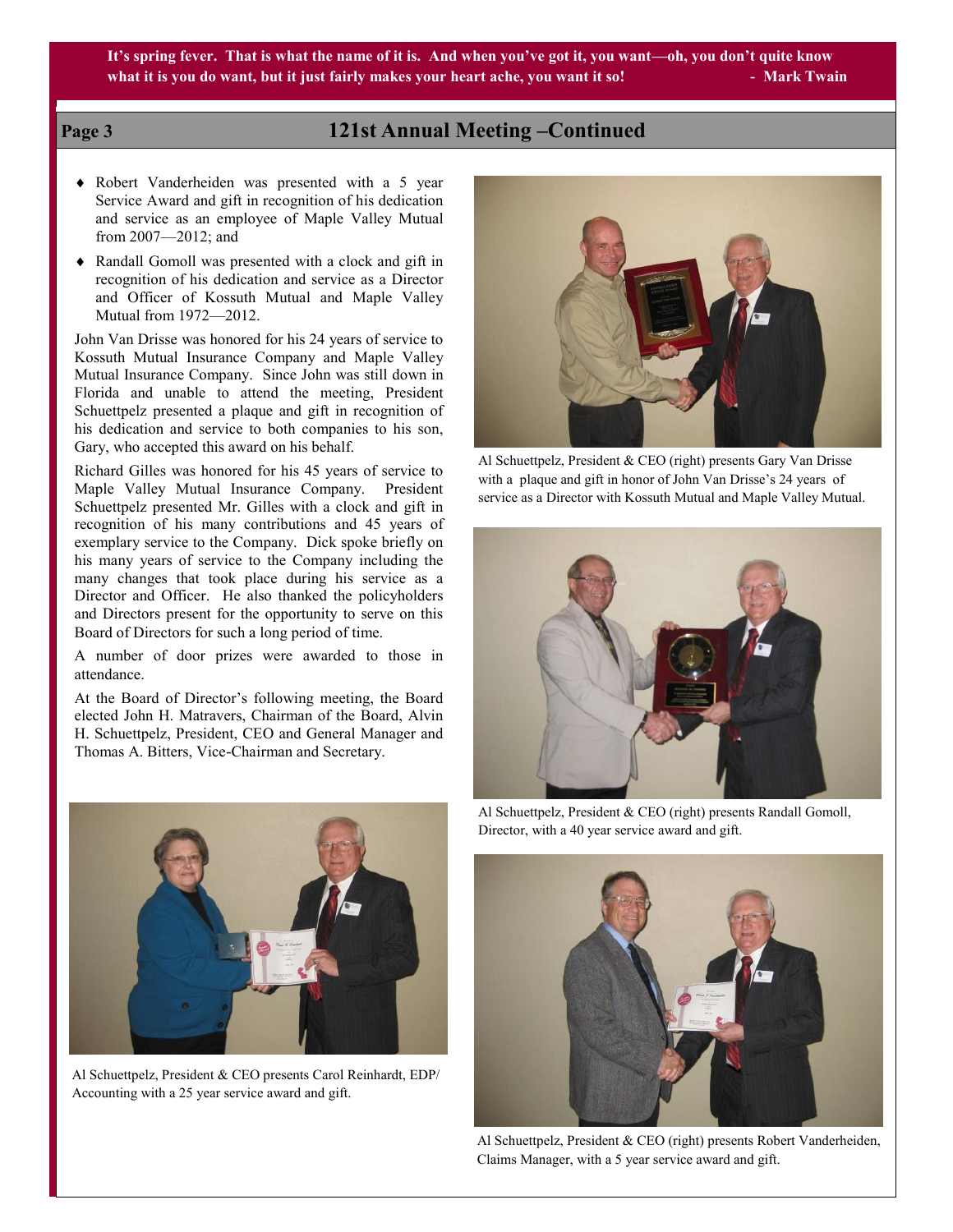**Expect to have hope rekindled. Expect your prayers to be answered in wondrous ways. The dry seasons in life do not last. The spring rains will come again. - Sarah Ban Breathnach**

## **Page 4 121st Annual Meeting continued**

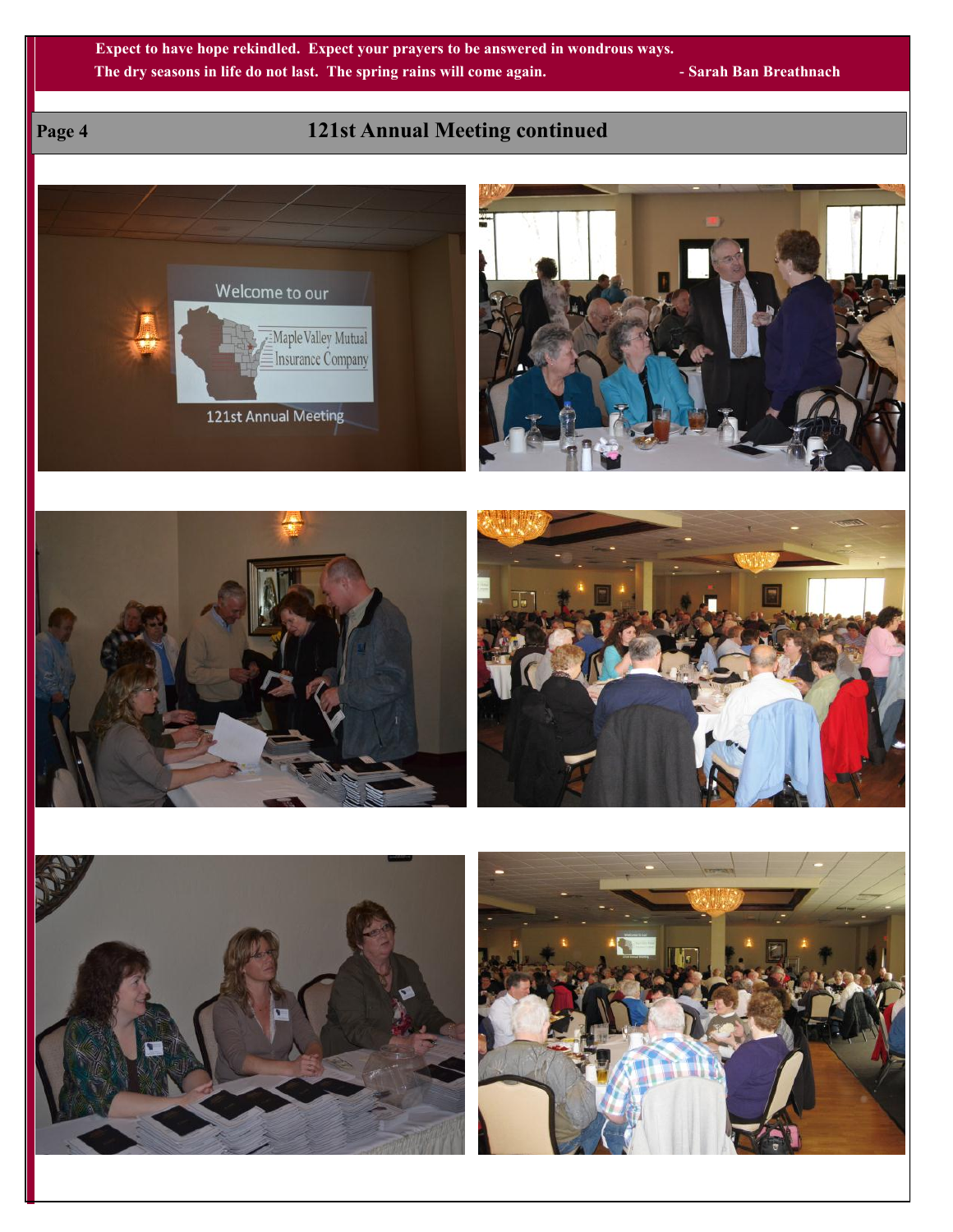### **Page 5 Fifteenth Annual Golf Classic and Agent Meeting**

Make plans now to join us on **August 21st** for our **Fifteenth Annual Golf Classic and Agent Meeting.** This event will be held at **The Golden Sands Golf Course** in Cecil.

During the meeting, we will focus on an Agency Quotation System, Company results, the insurance marketplace and other items of interest.

For the non-golfers, there will a tour of the **Apple Creek Whitetails Ranch** and other stops. Registration forms will follow the end of June.

#### **Golf Course Information:**

The 18 hole Gold Sands Golf Course in Cecil features 6,122 yards of golf from the longest tees for a par of 71. This hilly and wooded course has tree-lined fairways. The greens are medium sized and have moderate speed. Water hazards (ponds) come into play on five holes. The signature hole is #2, a 183 yard, par 3, requiring a straight tee shot to the green. The course rating is 69.2 and it has a slope rating of 117 on Bent grass. Golden Sands opened in 1970 and is owned and managed by James Acker.

#### **Company Personnel and Information**

 **PERSONNEL** Al Schuettpelz, President Renee Wirtz, Vice President - Operations Bob Vanderheiden, Claims Manager Bob Bonnin, Loss Prevention Carol Reinhardt, Finance Wanda McCarthy, Personal Lines Underwriter Mary Koch, Farm Underwriter Michelle Ziesmer, Comm. & Pers. Lines Underwriter Diane Tisch, Receptionist & Claims Assistant

#### **E-MAIL ADDRESSES**

al@maplevalleymutual.com renee@maplevalleymutual.com bobv@maplevalleymutual.com bobb@maplevalleymutual.com general@maplevalleymutual.com wanda@maplevalleymutual.com mary@maplevalleymutual.com michelle@maplevalleymutual.com diane@maplevalleymutual.com

#### **ADDRESS**

304 North Rosera (Old Hwy 141) P.O. Box 59 Lena, WI 54139-0059

#### **WEBSITE**

www.maplevalleymutual.com

**PHONE NUMBERS** (920) 829-5525 or 800-23MAPLE

### **Company Results For First Three Months**

**The following are Maple Valley Mutual's Operating Results for the first three months as compared to the previous year:**

|                                       | 2012           | 2011        |
|---------------------------------------|----------------|-------------|
| <b>UNDERWRITING INCOME</b>            |                |             |
| Direct premiums written               | \$1,164,074    | \$1,028,193 |
| <b>Premiums earned</b>                | 1,303,693      | 1,172,155   |
| <b>Cost of reinsurance</b>            | 312,359        | 303,445     |
| Net premiums earned                   | 991,334        | 868,710     |
| <b>LOSSES INCURRED</b>                |                |             |
| <b>Losses incurred</b>                | 588,698        | 701,805     |
| <b>Reinsurance recoveries</b>         | <u>250,979</u> | 322,924     |
| <b>Net losses incurred</b>            | 337,719        | 378,881     |
| <b>NET LOSS ADJUSTMENT EXPENSES</b>   | 87,458         | 92,853      |
| <b>OTHER UNDERWRITING EXPENSES</b>    | 379,369        | 345,692     |
| <b>TOTAL LOSSES/EXPENSES INCURRED</b> | 804,546        | 817,426     |
| <b>NET UNDERWRITING INCOME</b>        | 186,788        | 51,284      |
| <b>INVESTMENT/OTHER INCOME</b>        | 132,004        | 115,961     |
| <b>NET INCOME BEFORE TAXES</b>        | 318,792        | 167,245     |
| <b>SURPLUS</b>                        | 7,157,988      | 7,016,109   |
| <b>COMBINED RATIO</b>                 | 87.3%          | 102.0%      |
|                                       |                |             |